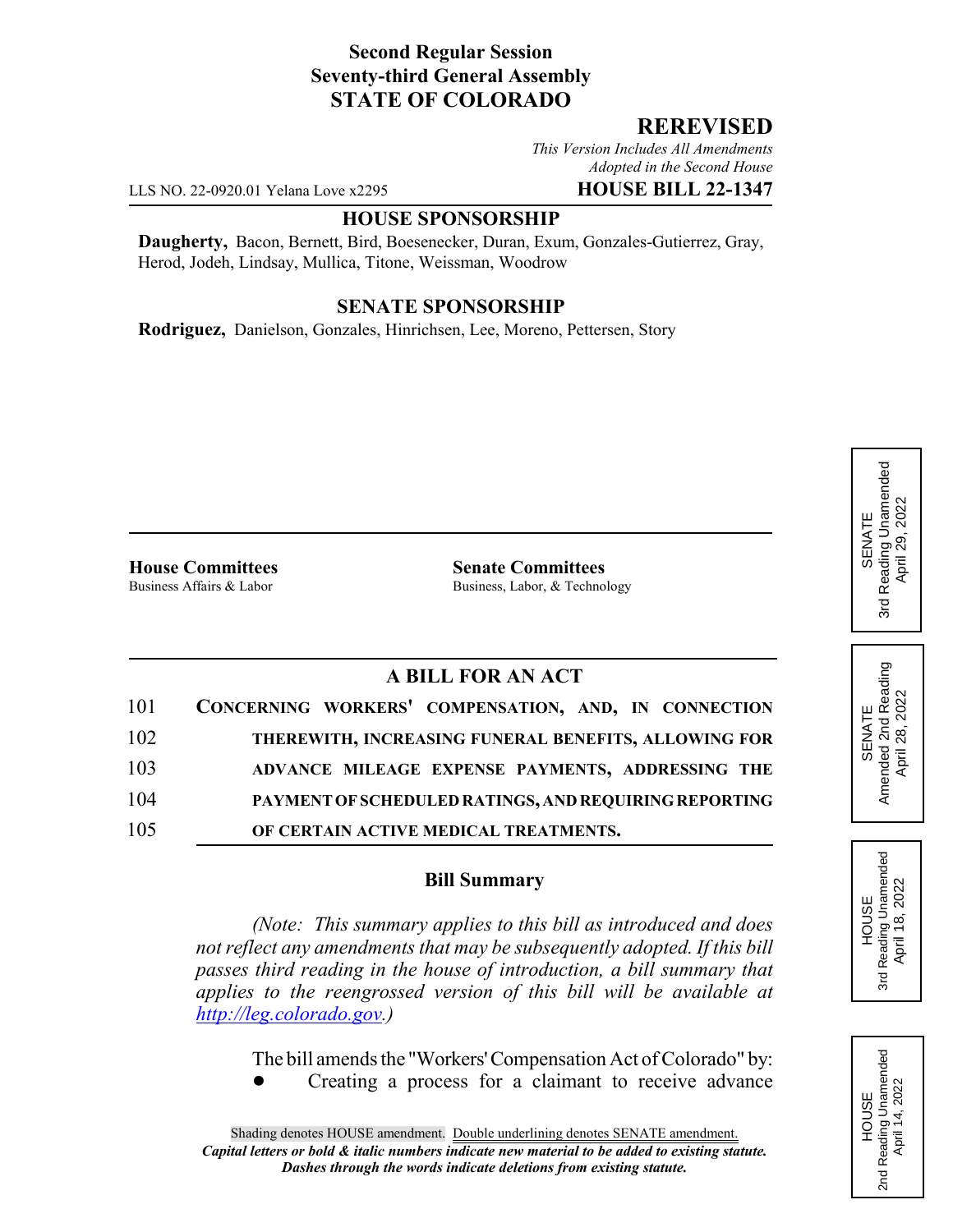payment for mileage expenses for travel that is reasonably necessary and related to obtaining compensable treatment, supplies, or services;

- Specifying how to determine the benefit amount for medical impairment when the amount payable using the schedule of injuries would exceed the amount payable for nonscheduled injuries;
- Increasing the benefit payable for funeral and burial expenses; and
- Requiring reporting of active medical treatments necessary to cure and relieve an injury lasting for a period of more than 180 calendar days after the date of the injury.

1 *Be it enacted by the General Assembly of the State of Colorado:*

2 **SECTION 1.** In Colorado Revised Statutes, 8-42-101, **amend** (7)

3 as follows:

 **8-42-101. Employer must furnish medical aid - approval of plan - fee schedule - contracting for treatment - no recovery from employee - medical treatment guidelines - accreditation of physicians and other medical providers - mileage reimbursement - rules - definition - repeal.** (7) (a) EXCEPT AS PROVIDED IN SUBSECTIONS (7)(b) AND  $(7)(c)$  OF THIS SECTION, a claimant must submit a request for mileage expense reimbursement for travel reasonably necessary and related to obtaining compensable treatment, supplies, or services specified in subsection (1)(a) of this section to the employer or, if insured, to the employer's insurer no later than one hundred twenty days after the date the expense is incurred, unless good cause for a later submission is shown. Good cause includes a failure by the employer or employer's insurer to provide the notice in the brochure required by section 8-43-203 (3)(c)(IV). Within thirty days after the date the claimant submits the request for mileage expense reimbursement, the employer or employer's insurer shall pay the mileage expenses or, if denying the request, provide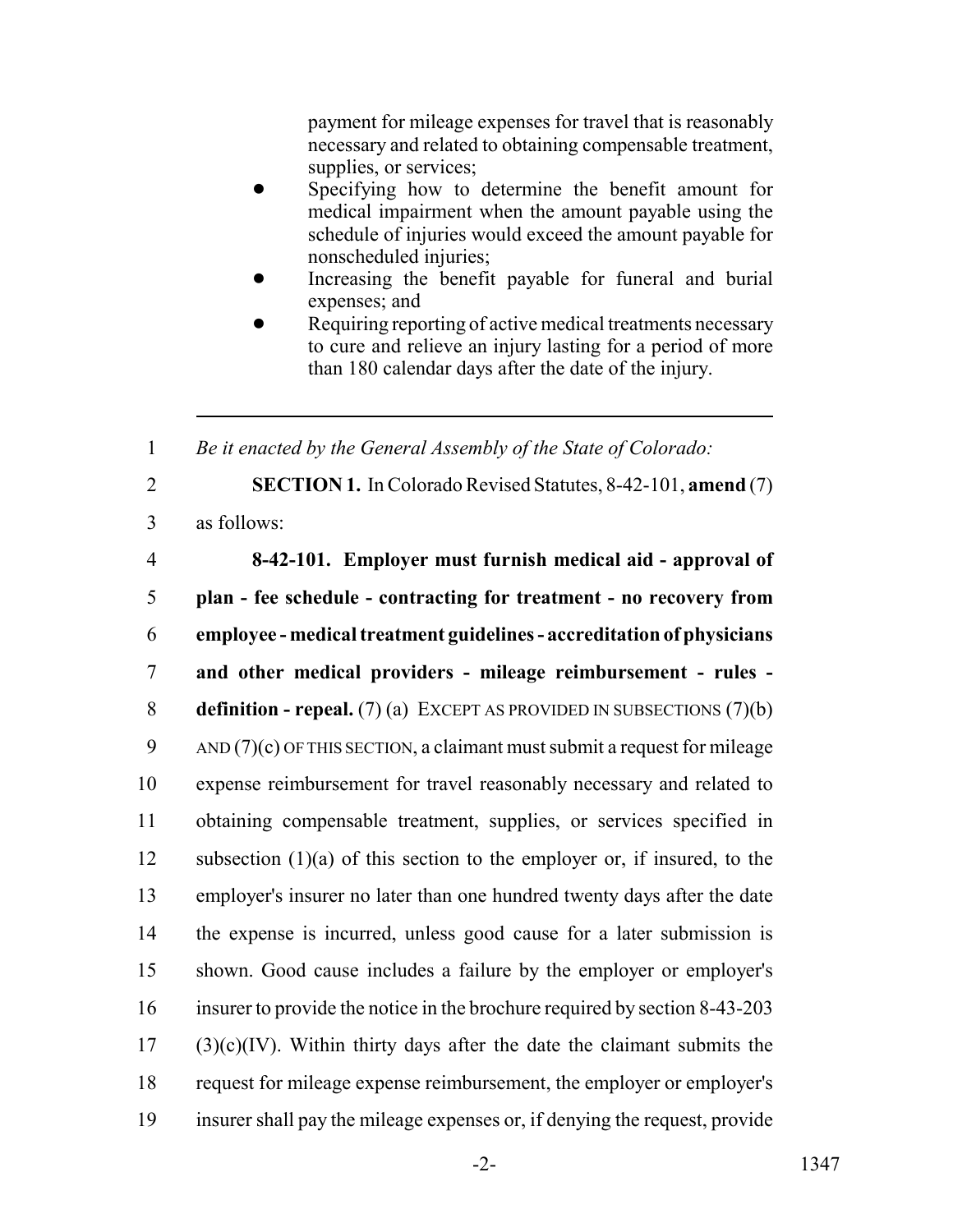written notice to the claimant stating the reason the request was denied.

 (b) WITHIN SEVEN DAYS AFTER THE DATE OF RECEIPT OF A CLAIMANT'S WRITTEN REQUEST FOR ADVANCE MILEAGE EXPENSES FOR TRAVEL THAT IS REASONABLY NECESSARY AND RELATED TO OBTAINING COMPENSABLE TREATMENT, SUPPLIES, OR SERVICES SPECIFIED IN SUBSECTION (1)(a) OF THIS SECTION AND REQUIRES ROUND-TRIP TRAVEL GREATER THAN ONE HUNDRED MILES, THE EMPLOYER OR THE EMPLOYER'S INSURER SHALL PAY THE ADVANCE MILEAGE EXPENSES OR, IF DENYING THE REQUEST, PROVIDE WRITTEN NOTICE TO THE CLAIMANT STATING THE REASON THE REQUEST WAS DENIED.

 (c) IF ADVANCE MILEAGE EXPENSE PAYMENT IS MADE PURSUANT 12 TO THIS SUBSECTION (7), AND THE SPECIFIC TRAVEL FOR WHICH PAYMENT WAS PROVIDED DOES NOT OCCUR, THE EMPLOYER OR, IF INSURED, THE EMPLOYER'S INSURER IS ENTITLED TO A CREDIT IN THE AMOUNT OF THE PAYMENT TO BE APPLIED AGAINST LIABILITY FOR ANY FUTURE MILEAGE EXPENSE REIMBURSEMENTS.

 **SECTION 2.** In Colorado Revised Statutes, 8-42-107, **amend** (1)(b), (8)(a), and (8)(c.5); and **add** (7)(b)(IV) as follows:

 **8-42-107. Permanent partial disability benefits - schedule - medical impairment benefits - how determined.** (1) **Benefits available.** (b) When an injury results in permanent medical impairment and the employee has an injury or injuries not LISTED on the schedule 23 specified in subsection (2) of this section, the employee shall be IS limited to medical impairment benefits as specified in subsection (8) of this 25 section, EXCEPT AS PROVIDED IN SUBSECTION  $(7)(b)(IV)$  OF THIS SECTION. 26 (7) (b) (IV) WHEN AN EMPLOYEE SUSTAINS AN INJURY ON THE 27 SCHEDULE OF INJURIES LISTED IN SUBSECTION (2) OF THIS SECTION THAT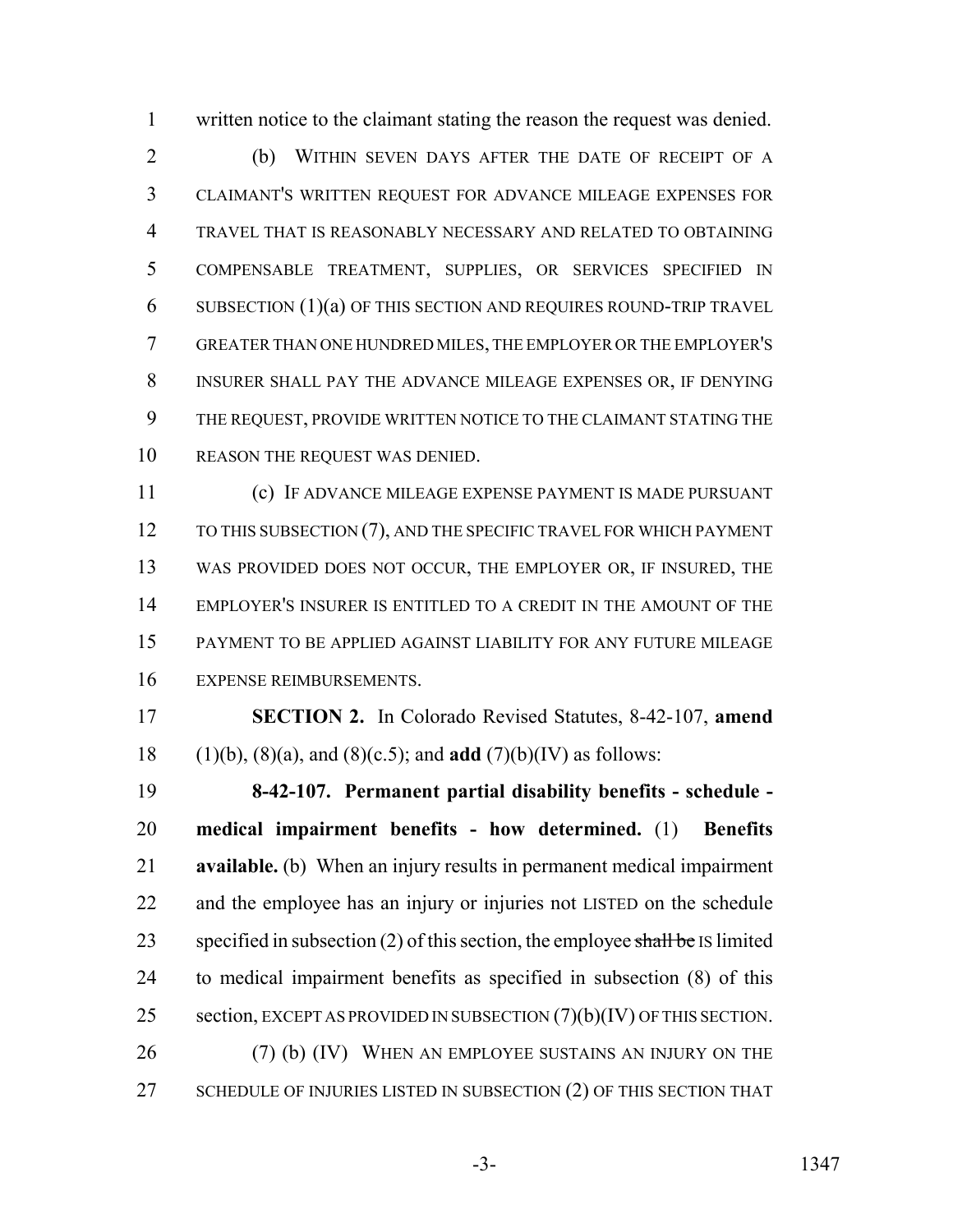MAY ALSO BE COMPENSATED AS SPECIFIED IN SUBSECTION (8) OF THIS SECTION, IF THE AMOUNT OF COMPENSATION FOR MEDICAL IMPAIRMENT WHEN USING THE SCHEDULE OF INJURIES IN SUBSECTION (2) OF THIS SECTION WOULD BE GREATER THAN THE NONSCHEDULED IMPAIRMENT BENEFITS IN SUBSECTION (8) OF THIS SECTION, THEN THE EMPLOYEE IS ENTITLED TO THE COMPENSATION SPECIFIED IN SUBSECTION (2) OF THIS SECTION.

 (8) **Medical impairment benefits - determination of MMI for scheduled and nonscheduled injuries.** (a) When an injury results in permanent medical impairment not set forth in the schedule in subsection 11 (2) of this section, the employee shall be IS limited to medical impairment benefits calculated as provided in this subsection (8), EXCEPT AS PROVIDED IN SUBSECTION (7)(b)(IV) OF THIS SECTION. The procedures for 14 determination of maximum medical improvement set forth in paragraph 15 (b) of this subsection  $(8)$  shall be SUBSECTION  $(8)(b)$  OF THIS SECTION ARE available in cases of injuries set forth in the schedule in subsection (2) of this section and also in cases of injuries that are not set forth in said schedule.

 (c.5) When an injury results in the total loss or total loss of use of an arm at the shoulder, a forearm at the elbow, a hand at the wrist, a leg at the hip or so near thereto as to preclude the use of an artificial limb, the loss of a leg at or above the knee where the stump remains sufficient to permit the use of an artificial limb, a foot at the ankle, an eye, or a combination of any such losses, the benefits for such loss shall be determined pursuant to this subsection (8), EXCEPT AS PROVIDED IN 26 SUBSECTION  $(7)(b)(IV)$  OF THIS SECTION.

**SECTION 3.** In Colorado Revised Statutes, **amend** 8-42-123 as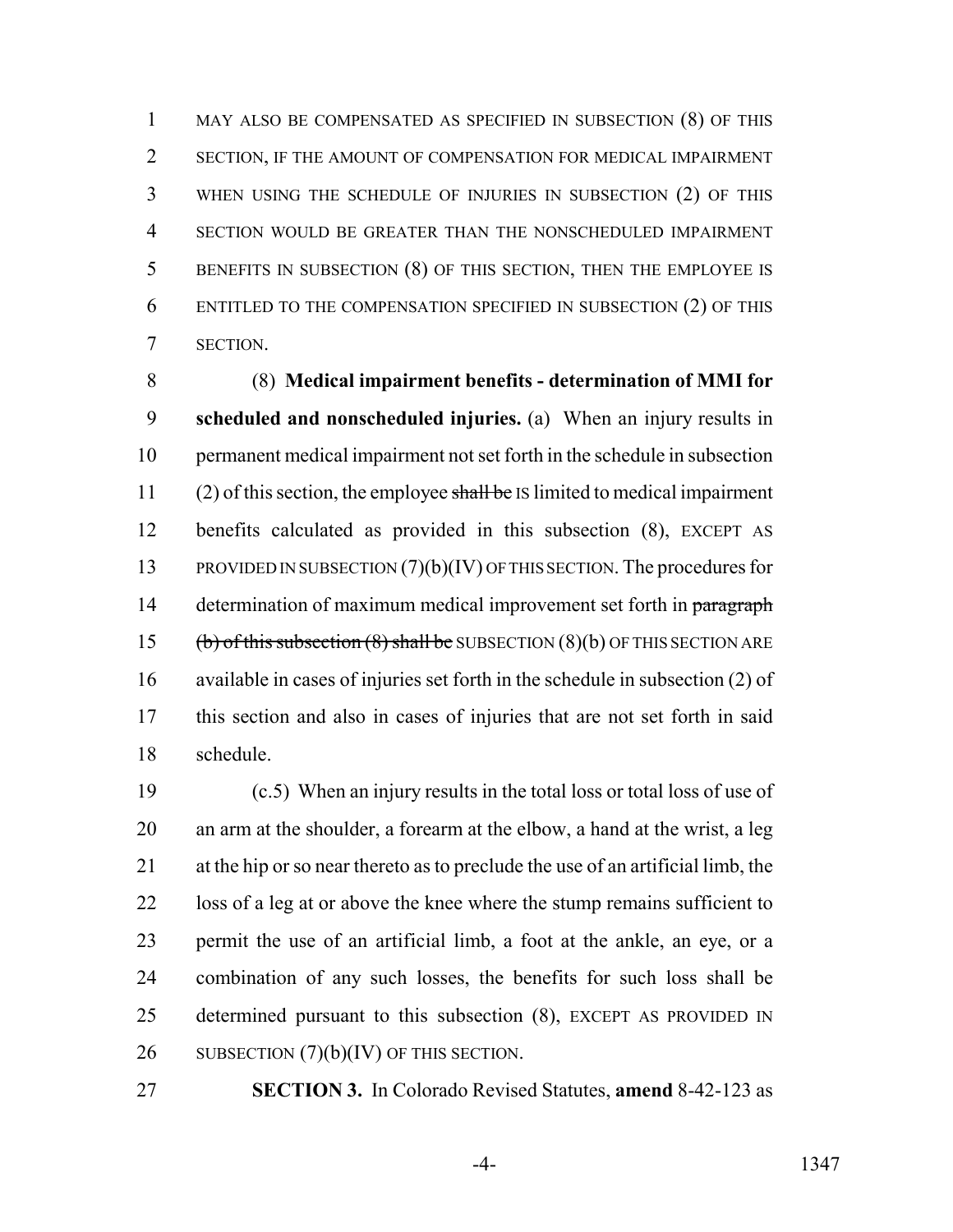follows:

 **8-42-123. Funeral and burial expenses.** (1) When, as a proximate result of an injury, death occurs to an injured employee, there shall be paid in one lump sum within thirty days after death a sum not to 5 exceed seven thousand TWELVE THOUSAND FIVE HUNDRED dollars for reasonable funeral and burial expenses. Said sum may be paid to the 7 undertaker, cemetery, PERSON PROVIDING FUNERAL OR BURIAL SERVICES or any other person who has paid the funeral and burial costs. if the 9 director so orders. If the employee leaves no dependents, compensation 10 shall be IS limited to said sum and the compensation if any, which has 11 THAT MAY HAVE accrued to date of death and OR BEEN PAID TO THE DECEASED EMPLOYEE DURING THE DECEASED EMPLOYEE'S LIFETIME FOR DISABILITY; the medical, surgical, and hospital expenses provided in 14 articles 40 to 47 of this title TITLE 8; AND ANY AMOUNT OR PAYMENT DUE UNDER SECTION 8-46-101. IF THe deceased employee leaves dependents, said sum shall be paid in addition to all other sums of compensation 17 provided for in this article ARTICLE 42.

 (2) ON JULY 1, 2023, AND EACH JULY 1 THEREAFTER, THE DIRECTOR SHALL ADJUST THE MAXIMUM AMOUNT PAYABLE FOR FUNERAL 20 AND BURIAL EXPENSES PROVIDED IN SUBSECTION (1) OF THIS SECTION BY THE PERCENTAGE OF THE ADJUSTMENT MADE BY THE DIRECTOR TO THE STATE AVERAGE WEEKLY WAGE PURSUANT TO SECTION 8-47-106.

 **SECTION 4.** In Colorado Revised Statutes, 8-43-101, **amend** (1) as follows:

 **8-43-101. Record of injuries - occupational disease - reported to division - rules - definition.** (1) (a) Every employer shall keep a 27 record of: All EMPLOYEE injuries that result in fatality, to, or permanent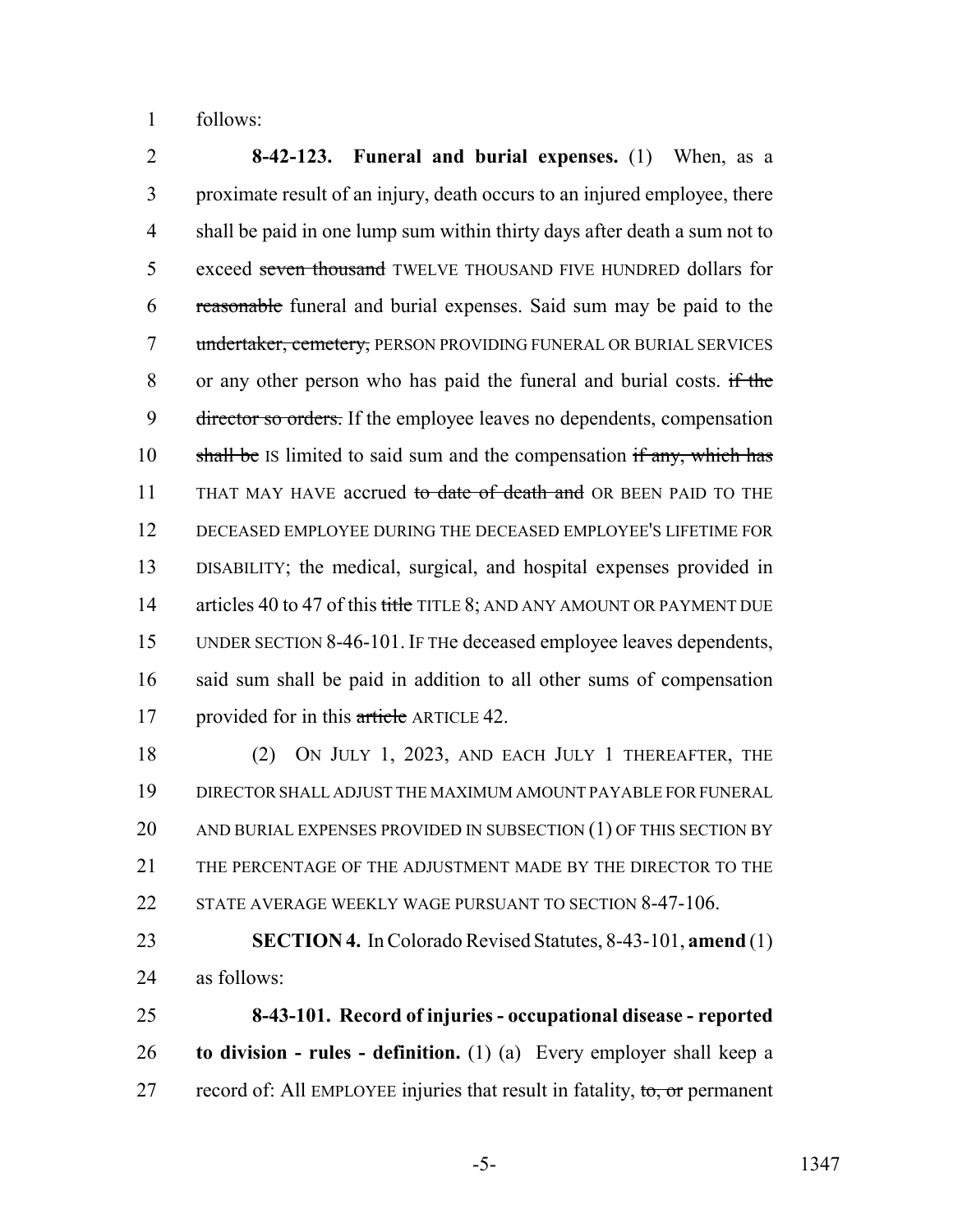1 physical impairment, of, or lost time from work for the injured employee in excess of three shifts or calendar days, OR ACTIVE MEDICAL TREATMENT FOR A PERIOD OF MORE THAN ONE HUNDRED EIGHTY CALENDAR DAYS AFTER THE DATE THE INJURY WAS FIRST REPORTED TO THE EMPLOYER; and the contraction by an employee of an occupational disease that has been listed by the director by rule. Within ten days after notice or knowledge that an employee has contracted such an 8 occupational disease; or the occurrence of a permanently physically 9 impairing injury or OF AN INJURY THAT RESULTS IN PERMANENT PHYSICAL 10 IMPAIRMENT, OF A lost-time injury, to an employee; OR OF AN INJURY THAT RESULTS IN ACTIVE MEDICAL TREATMENT FOR A PERIOD OF MORE THAN ONE HUNDRED EIGHTY CALENDAR DAYS AFTER THE DATE THE INJURY WAS FIRST REPORTED TO THE EMPLOYER, or immediately in the case of a fatality, the employer shall, upon forms prescribed by the division for that purpose, report TO THE DIVISION said occupational disease, permanently physically impairing injury, lost-time injury, INJURY REQUIRING ACTIVE MEDICAL TREATMENT FOR A PERIOD OF MORE THAN ONE HUNDRED EIGHTY CALENDAR DAYS AFTER THE DATE THE INJURY WAS 19 FIRST REPORTED TO THE EMPLOYER, or fatality. to the division. The report 20 shall MUST contain such THE information as shall be required by the director.

 (b) AS USED IN THIS SUBSECTION (1), "ACTIVE MEDICAL TREATMENT":

 (I) MEANS TREATMENT THAT IS DETERMINED BY AN AUTHORIZED TREATING PHYSICIAN TO BE REASONABLY NECESSARY TO CURE AND RELIEVE THE INJURY AND THAT REQUIRES ONGOING SUPERVISION BY AN AUTHORIZED TREATING PHYSICIAN AS DOCUMENTED BY WRITTEN MEDICAL

-6- 1347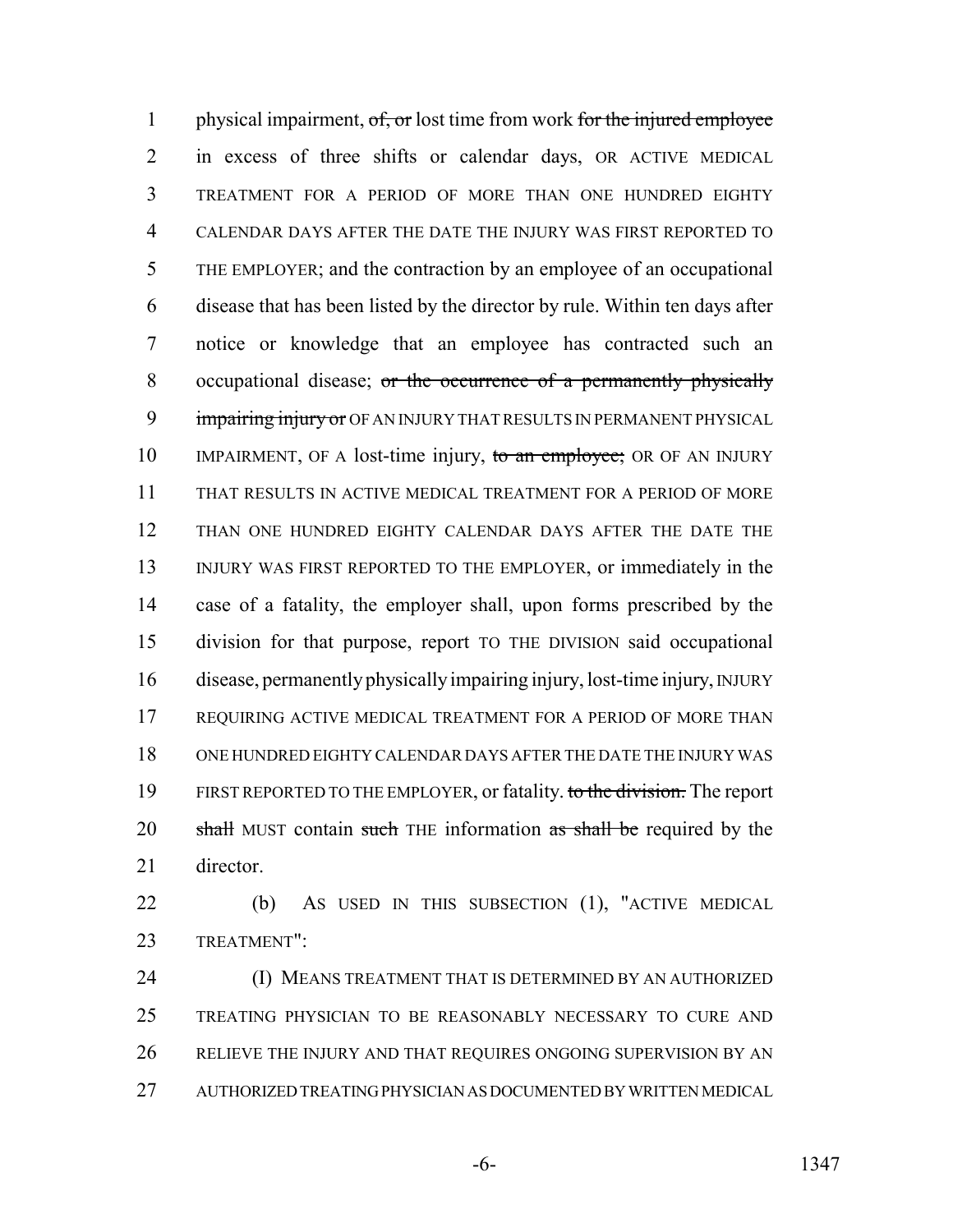REPORT;

| $\overline{2}$ | (II)<br>DOES NOT INCLUDE TREATMENT THAT IS NOT REASONABLY                    |
|----------------|------------------------------------------------------------------------------|
| 3              | EXPECTED TO IMPROVE THE CONDITION OR ANY TREATMENT THAT DOES                 |
| 4              | NOT REQUIRE THE SUPERVISION OF A LICENSED PHYSICIAN, INCLUDING               |
| 5              | GYM OR POOL MEMBERSHIPS OR HOME EXERCISE PROGRAMS; AND                       |
| 6              | (III) TERMINATES WHEN THERE HAS BEEN AN ABANDONMENT OF                       |
| 7              | CARE OR DISCHARGE FROM CARE FOR NONCOMPLIANCE PRIOR TO                       |
| 8              | EXPIRATION OF THE ONE-HUNDRED-EIGHTY-DAY PERIOD SET FORTH IN                 |
| 9              | SUBSECTION $(1)(a)$ OF THIS SECTION.                                         |
| 10             | <b>SECTION 5.</b> In Colorado Revised Statutes, 8-44-206, amend              |
| 11             | $(3)(a)$ , $(4)(a)$ , and $(5)$ ; and <b>repeal</b> $(2)$ as follows:        |
| 12             | 8-44-206. Guaranty fund - immediate payment fund.                            |
| 13             | (2) <b>Creation of special funds board - duties.</b> (a) For the purposes of |
| 14             | carrying out this section, there is hereby created a special funds board     |
| 15             | which shall exercise its powers and perform its duties and functions as      |
| 16             | specified in this subsection $(2)$ under the department of labor and         |
| 17             | employment as if the same were transferred to the department by a type       |
| 18             | 2 transfer as such transfer is defined in the "Administrative Organization   |
| 19             | Act of 1968", article 1 of title 24, C.R.S. Said board shall be composed     |
| 20             | of five members: Four members who are managers or employees<br>ot            |
| 21             | self-insured employers in good standing, two of whom shall demonstrate       |
| 22             | knowledge of risk management and finance, and the executive director.        |
| 23             | With the exception of the executive director, the board                      |
| 24             | members shall be appointed by the governor and approved by the senate.       |
| 25             | The terms of the members of the board first appointed shall be four years,   |
| 26             | three years, two years, and one year, respectively. Thereafter, the term for |
| 27             | each appointed board member shall be four years. Members of the board        |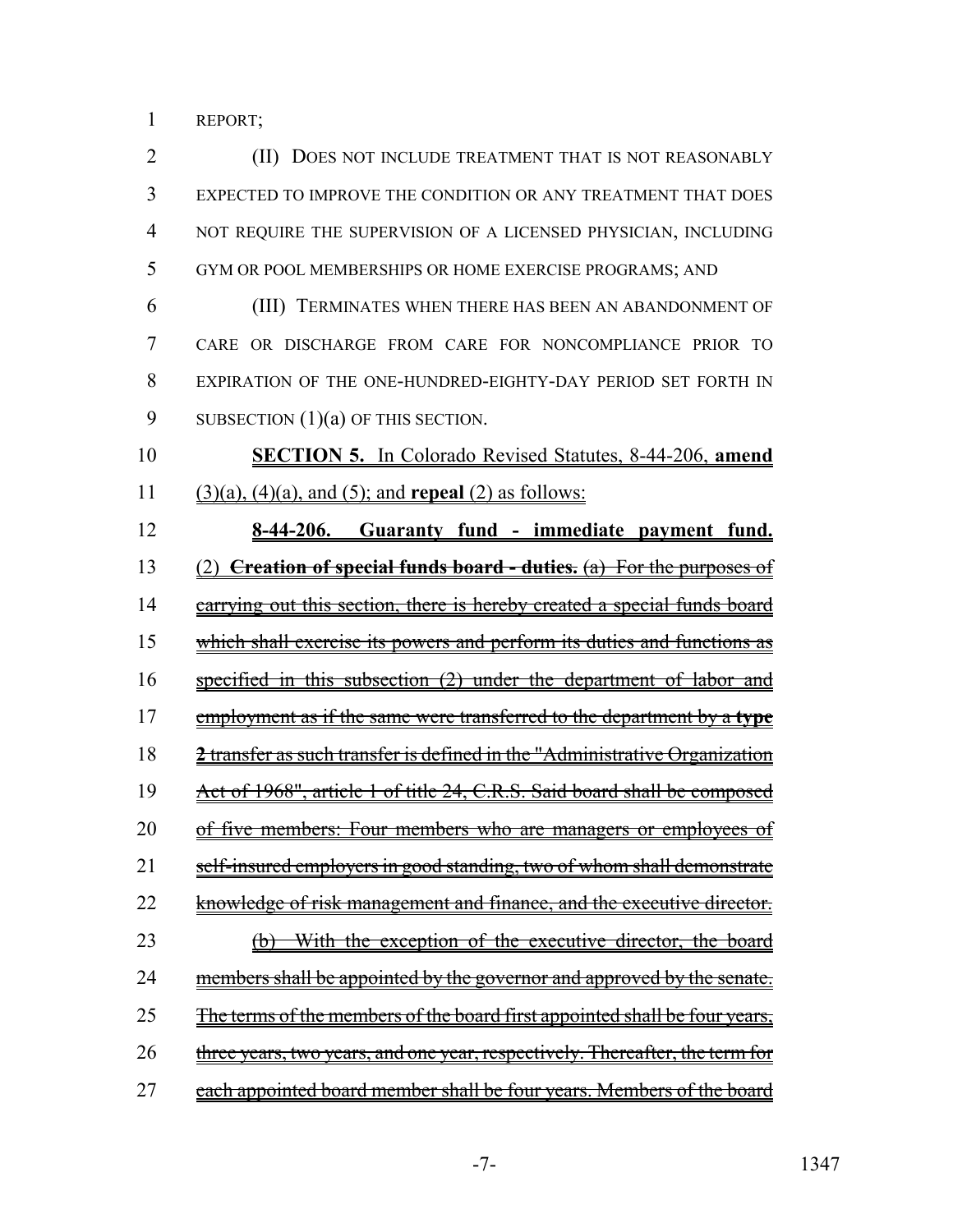| <u>may be reappointed and the executive director shall serve continuously.</u>  |
|---------------------------------------------------------------------------------|
| (c) The members of the board shall receive no compensation but                  |
| shall be reimbursed for actual and necessary traveling and subsistence          |
| expenses incurred in the performance of their duties as members of the          |
| <del>board.</del>                                                               |
| (d) (I) The board shall determine the assessments to be made                    |
| pursuant to subsections (3) and (4) of this section and shall determine the     |
| <u>qualifications and requirements for any claims administrators hired to</u>   |
| adjust the claims of a self-insurer who fails to meet his obligations with      |
| <u>respect to benefits awarded pursuant to articles 40 to 47 of this title.</u> |
| (II) The board shall also participate, in an advisory capacity only,            |
| in matters concerning the granting or termination of self-insurance             |
| permits and the setting of security requirements.                               |
| <u>(3) Immediate payment fund - assessments - creation of fund.</u>             |
| (a) The board DIRECTOR shall impose an assessment upon each employer            |
| <u>self-insured under section 8-44-201. Assessments under this subsection</u>   |
| (3) shall be based upon a ratio equal to the self-insured employer's paid       |
| workers' compensation medical and indemnity losses for the most recent          |
| self-insurance permit year divided by the aggregate sum of paid medical         |
| and indemnity losses by all self-insured employers for that year. Such          |
| losses shall be determined on July 1, 1990, for the most recently               |
| completed permit year, and on the first day of July for each year thereafter    |
| until the minimum fund balance has been reached. Contributions to the           |
| fund shall not be assets of the self-insured employer.                          |
| (4) Guaranty fund - assessments - creation of fund. (a) When                    |
| the board DIRECTOR determines that existing security held by an employer        |
|                                                                                 |

27 self-insured under section 8-44-201 is insufficient to meet its existing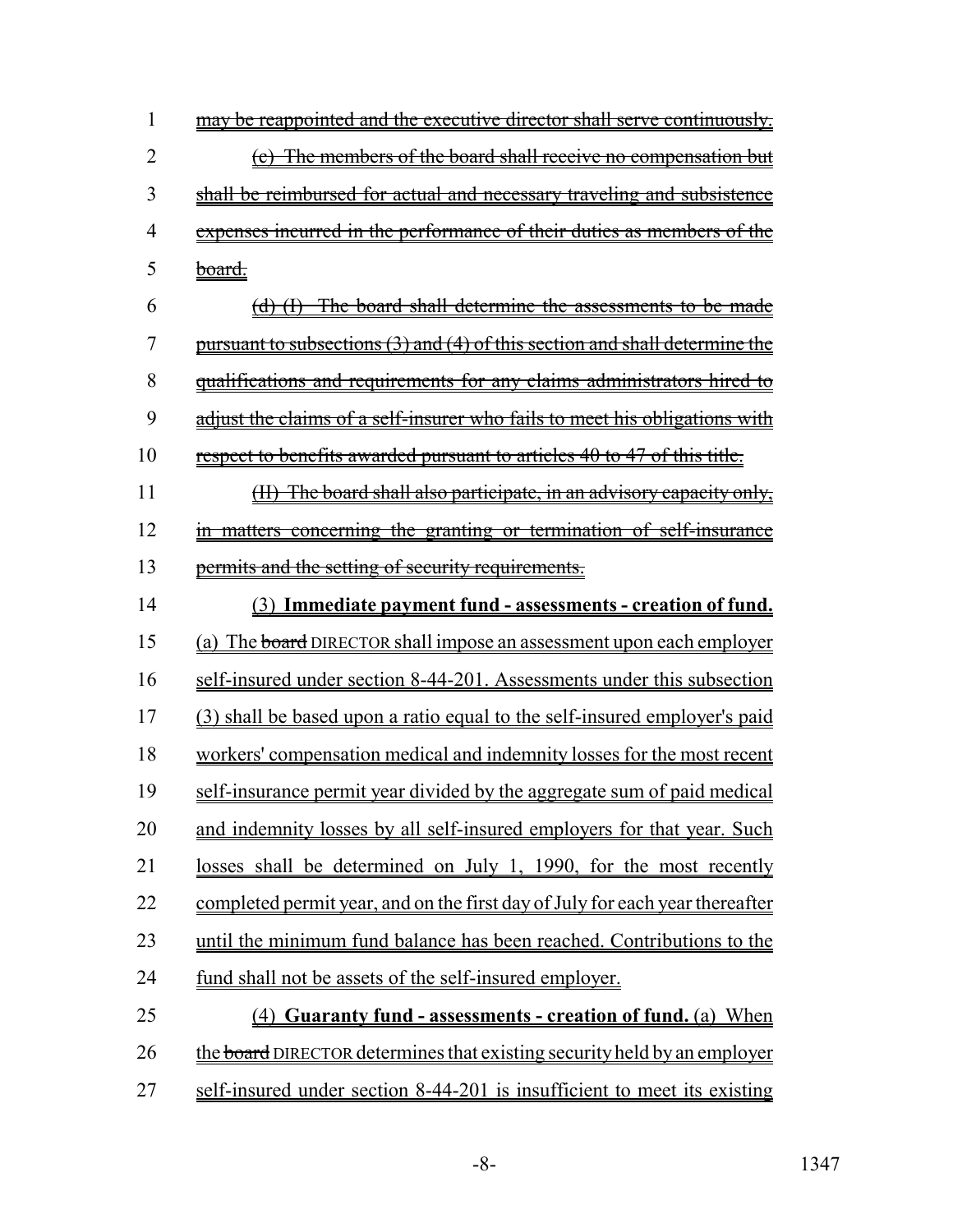1 liability for workers' compensation benefits, the board DIRECTOR shall impose an assessment on each self-insured employer. The assessment shall be based on a ratio which equals each self-insured employer's paid workers' compensation medical and indemnity losses for the most recent self-insurance permit year divided by the aggregate sum of paid medical and indemnity losses by all self-insured employers for that year. If 7 necessary, the executive director may direct the board DIRECTOR to make an annual assessment thereafter until such time as the present value of the 9 guaranty fund, created in paragraph (b) of this subsection (4) SUBSECTION (4)(b) OF THIS SECTION, equals the total liability for workers' 11 compensation benefits which are in excess of the security held by the defaulting self-insured employers. (5) The department shall select any claims administrators required under this section based on the qualifications and requirements

 established by the board DIRECTOR. For the purpose of contracting for 16 such services, the department shall not be subject to articles 101 to 114 17 of title 24. C.R.S.

 **SECTION 6. Act subject to petition - effective date - applicability.** (1) This act takes effect at 12:01 a.m. on the day following the expiration of the ninety-day period after final adjournment of the general assembly; except that, if a referendum petition is filed pursuant 22 to section 1 (3) of article V of the state constitution against this act or an item, section, or part of this act within such period, then the act, item, section, or part will not take effect unless approved by the people at the general election to be held in November 2022 and, in such case, will take effect on the date of the official declaration of the vote thereon by the governor.